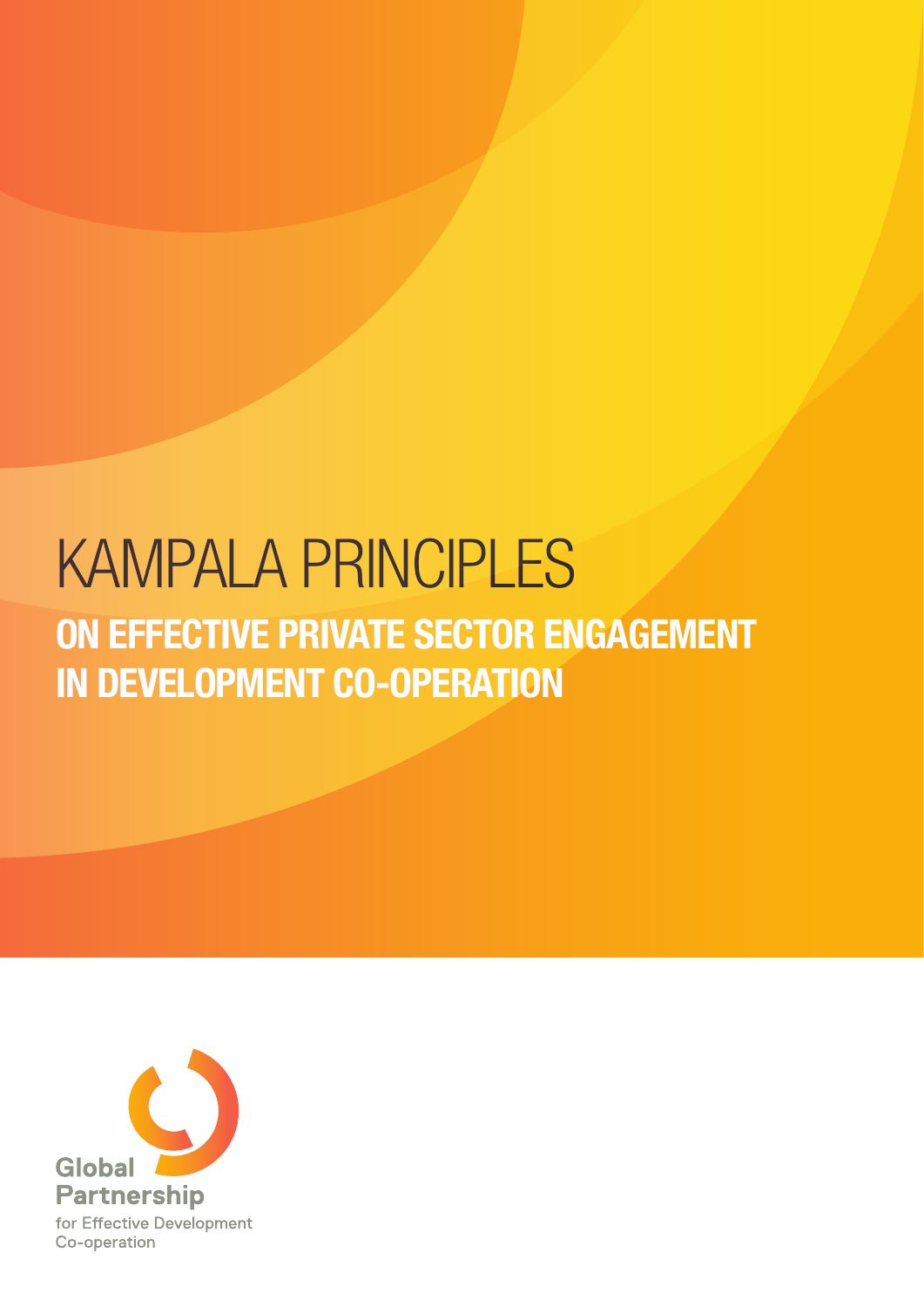## KEY TERMS AND DEFINITIONS

PRIVATE SECTOR ENGAGEMENT THROUGH DEVELOPMENT CO-OPERATION: The aim of private sector engagement (PSE) through development co-operation is to leverage the private sector to achieve development objectives, while at the same time recognising the need for financial return for the private sector. In 2016, the OECD defined private sector engagement (PSE) in development co-operation as "an activity that aims to engage the private sector for development results, which involves the active participation of the private sector."1 The definition is broad and includes all modalities - such as finance, policy dialogue, capacity development, technical assistance, knowledge sharing and research. These efforts and actions range from informal collaboration to more formalised arrangements. Furthermore, they encompass many sectors (e.g. health, education, private sector development, renewable energy, governance, etc.).

PRIVATE SECTOR: The organisations that make up the private sector are those that engage in profit-seeking activities and have a majority private ownership (i.e. they are not owned or operated by a government). The term includes financial institutions and intermediaries, multinational companies, micro, small and mediumsized enterprises, co-operatives, individual entrepreneurs and farmers who operate in the formal and informal sectors. The term excludes actors with a non-profit focus, such as civil society organisations.

DEVELOPMENT CO-OPERATION: Development co-operation is an activity that "aims explicitly to support national or international development priorities, is not driven by profit, discriminates in favour of developing countries and is based on co-operative relationships that seek to enhance developing country ownership".2 Official Development Assistance is one form of financing within a much broader palette of development cooperation approaches and instruments. These include non-concessional finance, South-South and triangular co-operation, climate finance, co-operation among governments on non-aid policies, and co-operation with and among non-governmental actors, such as businesses and civil society.

DEVELOPMENT PARTNERS: This refers to the range of national and international organisations that partner with countries receiving development co-operation in order to realise national sustainable development priorities and achieve the SDGs. They include governments that provide different types of development cooperation, multilateral organisations such as United Nations agencies and programmes, international financial institutions such as the World Bank, bilateral development finance institutions and philanthropic organisations. They may also include civil society organisations, trade unions and parliamentary organisations in their capacity as implementing partners.

#### PARTNER COUNTRIES: These are countries that benefit from development co-operation.

1 Organisation for Economic Co-operation and Development (2016): *Peer Learning. Lessons from DAC Members on Effectively Engaging the Private Sector in Development Co-operation.* Paris.

2 Alonso and Glennie (2016): *What is development co-operation?* In: Development Cooperation Forum Policy Briefs, No. 1, United Nations Department of Economic and Social Affairs, New York.

**Global Partnership** for Effective Development Co-operation

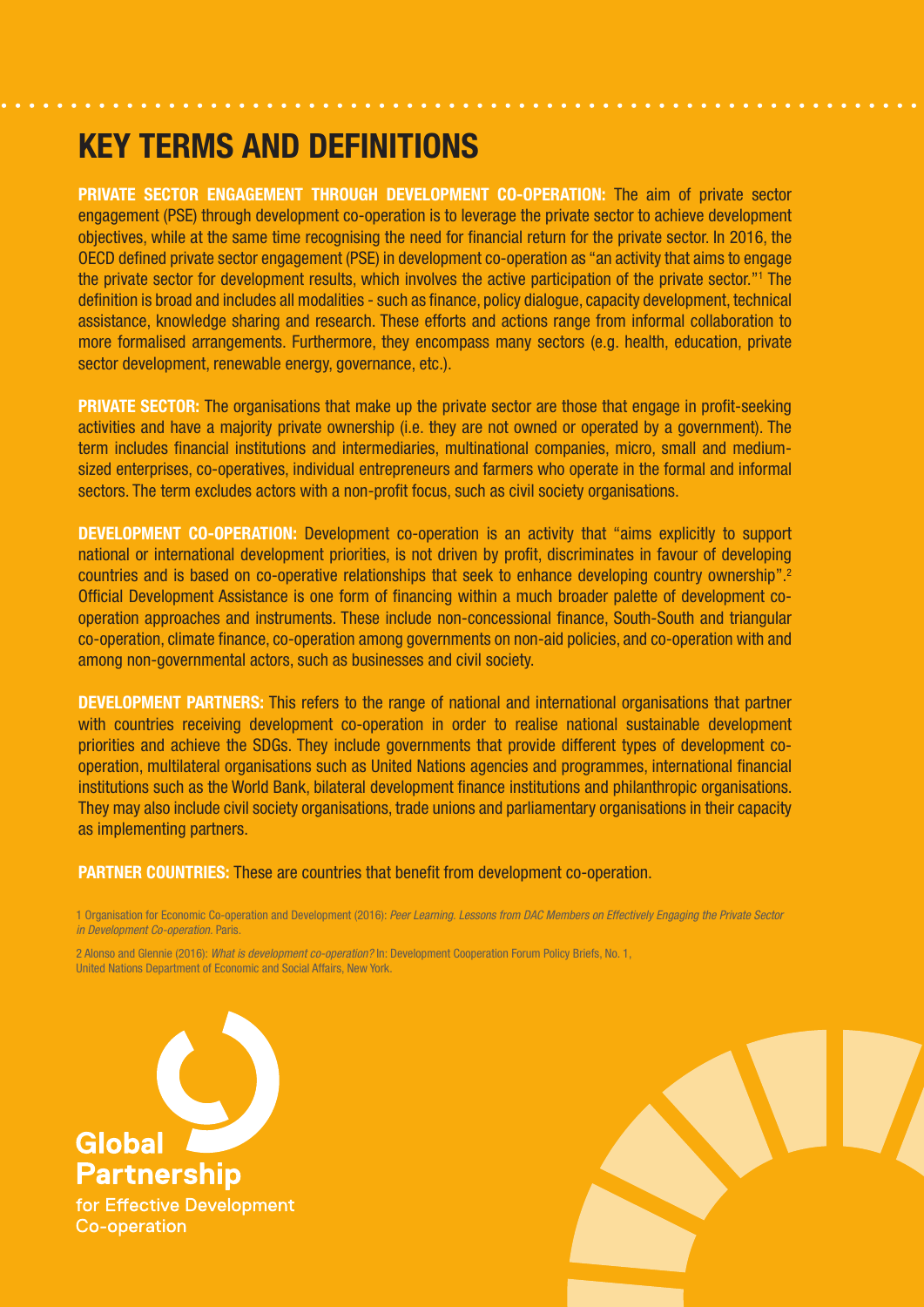# INTRODUCTION

The scope and ambition of the transformative 2030 Agenda for Sustain Development cannot be met solely through the efforts of the public sector. It red a **collective effort to step-up all forms of resource mobilisation and** he scope and ambition of the transformative 2030 Agenda for Sustainable Development cannot be met solely through the efforts of the public sector. It requires a collective effort to step-up all forms of resource mobilisation and innovative

The private sector contributes to sustainable development in its own right. Beyond its investment in areas and sectors that have a positive impact on the lives of citizens, many private sector actors are increasingly adopting approaches and business models that focus on profitable solutions to sustainable development challenges. They achieve this by leveraging their innovative power and targeting new markets and customers, while aiming to create positive outcomes for the communities in which they work. This is particularly evident in the case of purpose-driven multinational companies and local small and medium-sized enterprises (SMEs) who operate in sustainable value chains and are committed to responsible business models that go beyond traditional ideas of Corporate Social Responsibility (CSR).

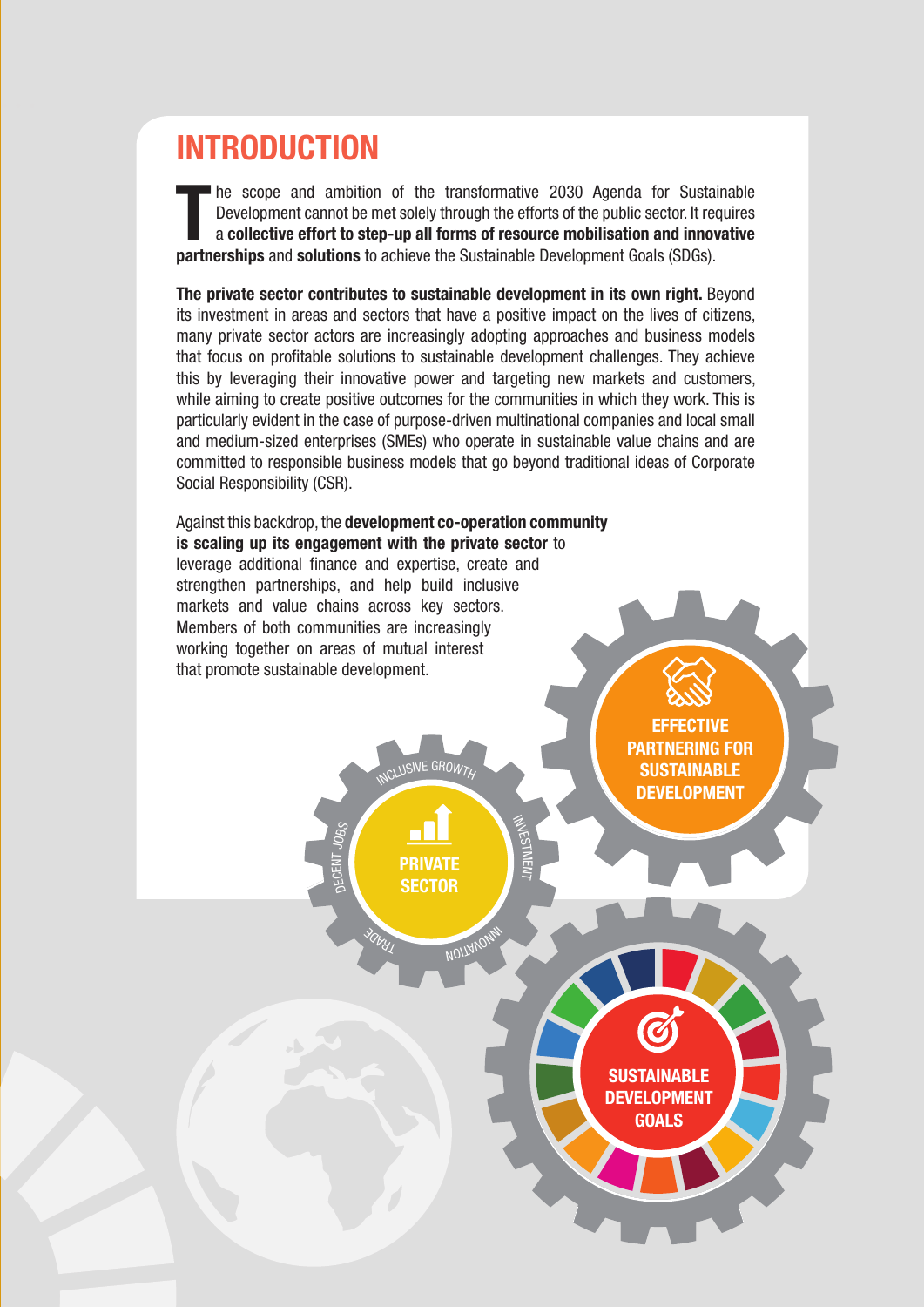## WHY IMPROVE PRIVATE SECTOR ENGAGEMENT?

The aim of private sector engagement (PSE) through development co-operation is to leverage the innovation potential of, and additional finance from, the private sector. It aims to achieve development objectives while simultaneously recognising the need for financial return for the private sector.

Different partners have highlighted a number of challenges with private sector engagement through development cooperation . These include lack of safeguards on the use of public resources; insufficient attention to concrete results and outcomes (particularly for the benefit of those furthest behind); and limited transparency, accountability and evaluation of PSE projects.

The results from a review of 919 PSE projects<sup>3</sup> echoed the need to improve country ownership, focus on sustainable development results, establish more inclusive partnerships, strengthen transparency and accountability, and manage risks for all partners – in particular commercial risks for the private sector – to invest in ways that help to reach the furthest behind first.<sup>4</sup> Based on this review, the following key issues were identified:

- Not all PSE projects should involve all stakeholders by default. However, only 13% of the projects studied listed national governments as partners and even fewer projects listed other stakeholders (civil society: 9%, business associations: 5%, trade unions: 0%).
- Only a small share of projects explicitly referred to rural, remote or under-served locations (4%), the objective of targeting poor or low-income people (5%) or benefitting women (4%). Projects that did not specifically mention those furthest behind may have provided benefits for these groups. However, this implies considerable scope for more explicit targeting of these beneficiaries in PSE projects.
- Monitoring, and inclusive dialogue on monitoring findings, allow actors to learn from each other's experiences and build on their expertise and knowledge. However, only 17% of projects examined included a monitoring framework developed specifically for the project. The projects reviewed also demonstrated a need for overall improvement in the identification and articulation of results, with only 16% of projects providing information on actual results.

3. The Global Partnership examined 919 projects involving development partners and the private sector across four countries – Bangladesh, Egypt, El Salvador and Uganda – over 2017-18. The findings were discussed in inclusive workshops with a broad range of stakeholders in all four countries.

4. For more information on the challenges and opportunities identified in the review, see *http://effectivecooperation.org/wp-content/ uploads/2018/11/PSE-Issue-Areas-Paper-for-Consultation.pdf.*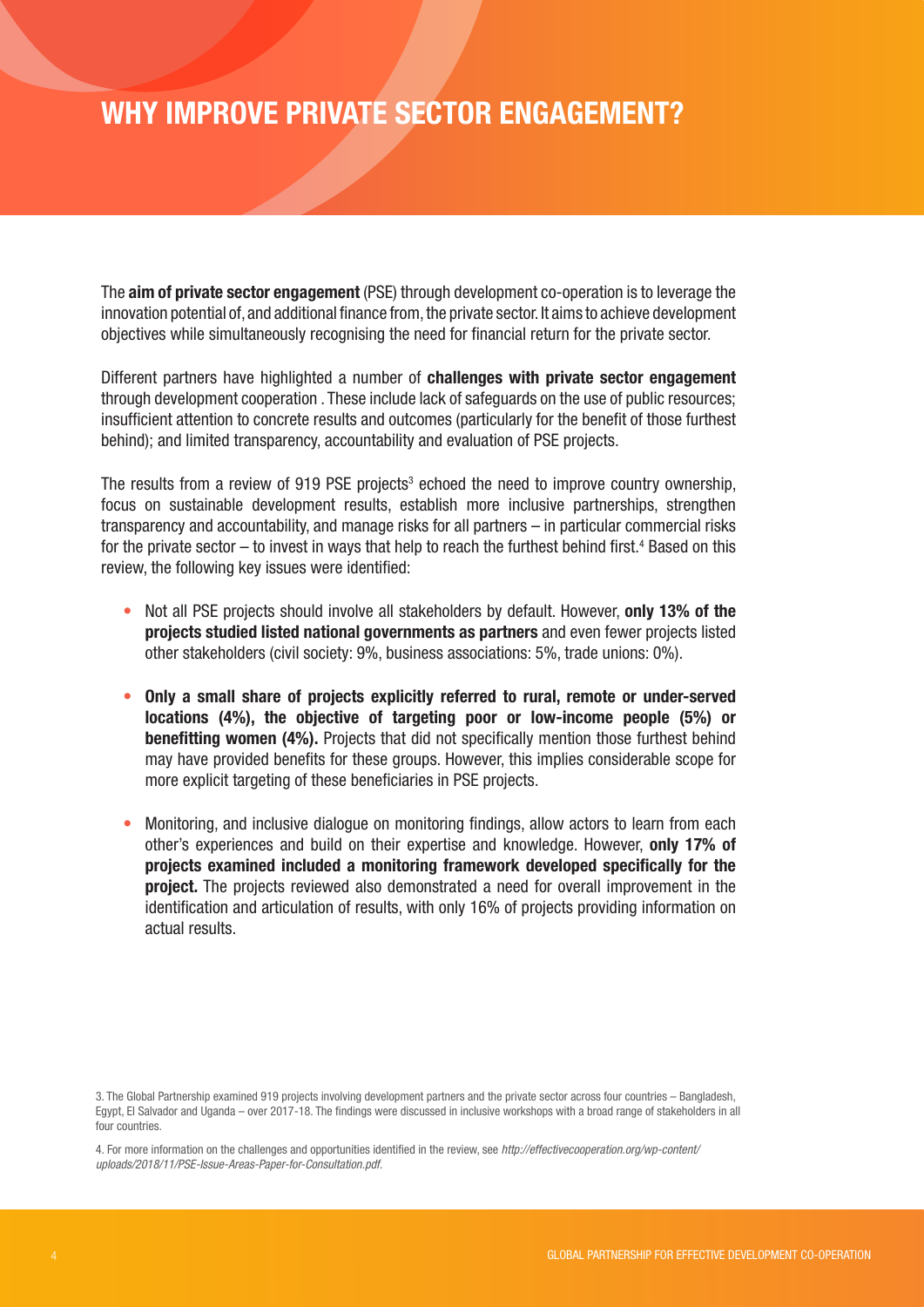## PRINCIPLES FOR EFFECTIVE PRIVATE SECTOR ENGAGEMENT THROUGH DEVELOPMENT CO-OPERATION

Following **extensive consultations**, led by a multi-stakeholder Working Group, with governments, businesses, civil society, trade unions and other actors, and drawing on the advice of a **Business** Leaders Caucus, the Global Partnership for Effective Development Co-operation (GPEDC) developed a set of **principles to guide collective work** on making private sector partnerships for development co-operation more effective. The Principles were endorsed by the Steering Committee of the Global Partnership in Kampala, Uganda in March 2019.<sup>5</sup> The five mutually reinforcing principles are:

| <b>PRINCIPLE 1</b> | <b>INCLUSIVE COUNTRY OWNERSHIP</b><br>Strengthening co-ordination, alignment and capacity<br>building at the country level                        |
|--------------------|---------------------------------------------------------------------------------------------------------------------------------------------------|
| <b>PRINCIPLE 2</b> | <b>RESULTS AND TARGETED IMPACT</b><br>Realising sustainable development outcomes through<br>mutual benefits                                       |
| <b>PRINCIPLE 3</b> | <b>INCLUSIVE PARTNERSHIP</b><br>Fostering trust through inclusive dialogue and consultation                                                       |
| <b>PRINCIPLE 4</b> | <b>TRANSPARENCY AND ACCOUNTABILITY</b><br>Measuring and disseminating sustainable development<br>results for learning and scaling up of successes |
| <b>PRINCIPLE 5</b> | <b>LEAVE NO ONE BEHIND</b><br>Recognising, sharing and mitigating risks for all partners                                                          |

5. The GPEDC Steering Committee includes representatives from development partners, partner countries, countries providing and receiving development co-operation, private sector actors, foundations, civil society organisations, parliamentarians, trade unions, local and regional governments, and multilateral organisations and development banks.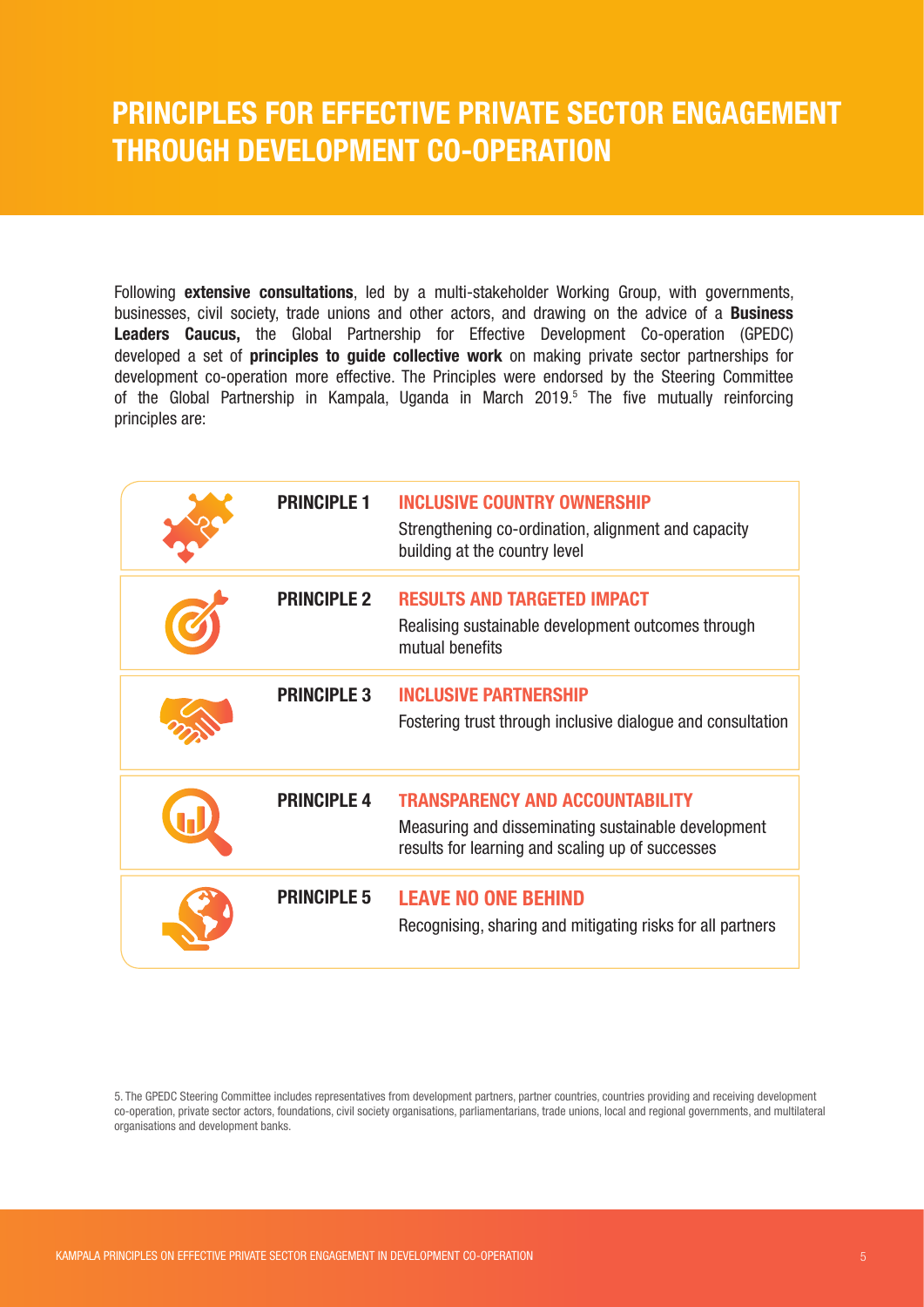These Kampala Principles for effective PSE through development co-operation

- Build upon and complement the Busan **principles for effective development co-operation**<sup>6</sup>
- Address key challenges and opportunities presented by PSE in development co-operation
- Recognise the heterogeneity and diversity of the private sector
- Are geared towards supporting national and global sustainable development priorities. including the 2030 Agenda and the spirit of helping those furthest behind
- Are **suggested for voluntary use** by the diverse range of development co-operation and private sector actors engaged in country-level partnerships

The Kampala Principles have been deliberately structured to ensure inclusivity at the country level. Reflecting the diversity of stakeholders involved, their differing incentives and the range of modalities that exist for PSE through development co-operation, the principles are underpinned by wellestablished international standards.<sup>7</sup> At the same time, PSE through development co-operation is also about moving beyond minimum environmental, social and governance (ESG) standards for the private sector. It aims to enhance the positive contribution of core business operations to sustainable development.

The five principles provide new normative guidance for private sector partnerships. In order to facilitate action by governments, their development partners, the private sector, civil society and trade unions, it is critical to provide more detailed guidance tailored to these stakeholder groups. Such quidelines should build on the areas identified under each principle in the following section and take into account the specific needs and incentives of the different partners involved. The Global Partnership, as a multi-stakeholder platform bringing together all actors engaged in development cooperation, is well placed to undertake this task.

The following section describes each principle in more detail and presents areas for guidelines with a view to operationalising the five principles.

6. These are: ownership of development priorities by developing countries, a focus on results, inclusive partnerships for sustainable development, transparency and mutual accountability.

7. Including the International Labour Organisation labour standards, the United Nations Principles on Business and Human Rights, the OECD guidelines for multinational enterprises and other internationally agreed standards.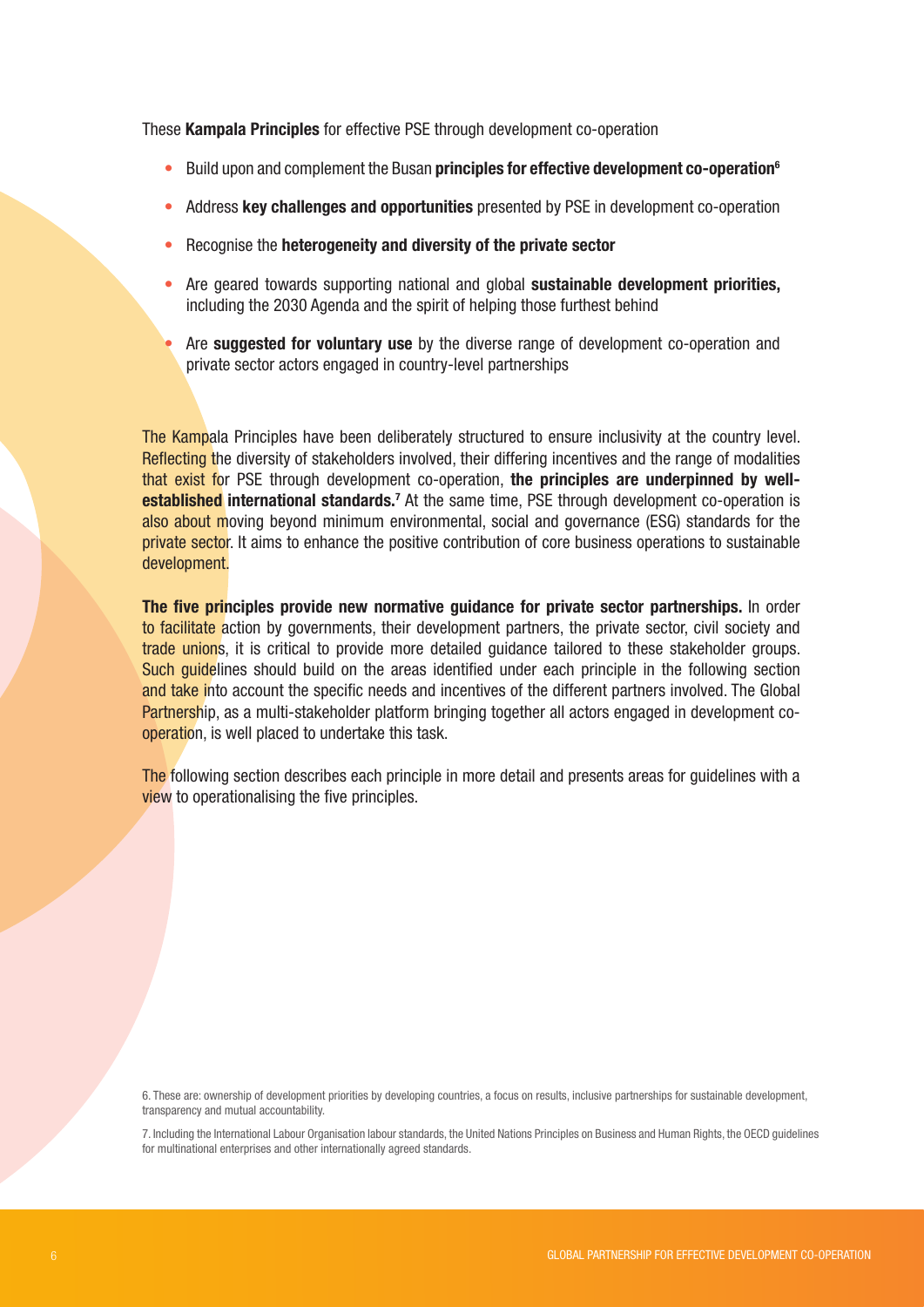#### USING THE KAMPALA PRINCIPLES FOR EFFECTIVE PSE THROUGH DEVELOPMENT CO-OPERATION

#### What do the principles focus on?

The Kampala Principles promote ownership of private sector engagement (PSE) through development co-operation by partner countries and ensure the alignment of PSE projects and programmes with national sustainable development priorities. They focus on realising sustainable development results and serve as a basis for inclusive dialogue and more effective partnerships. The principles support greater transparency and accountability and address the heightened commercial and other risks for partners involved in PSE through development co-operation when targeting those furthest behind.

#### Who are the principles for?

The principles are for voluntary use by all stakeholder groups including governments, domestic and international businesses, business associations, micro, small and medium enterprises (MSMEs), development partners, trade unions, civil society, research institutions, and foundations. They have been structured to apply to private sector partnerships supported by development co-operation, such as MSMEs testing an innovative good or service that contributes to sustainable development or delivering key infrastructure or services. The principles are purposely broad to ensure their applicability at policy and operational levels in acknowledgement of the fact that PSE through development co-operation involves many approaches with different objectives and stakeholders. In this context, the principles apply to all forms of PSE through development co-operation and recognise the need for additional guidance for specific modalities and groups of stakeholders.

#### How should the principles be understood?

The principles should inform actions at policy, programming and operational levels. While each principle is distinct, the set of principles is designed to be holistic and mutually reinforcing. Progress on one principle will contribute to progress on others, while failure on one may jeopardise the benefits of progress in others. The principles should be understood as an interlinked set of criteria for success. Progress across the board should be pursued to ensure that PSE through development co-operation is effective in delivering sustainable development outcomes.

#### How do they relate to other frameworks of principles?

The principles build on and complement the principles for effective development co-operation. They include a supplementary element, however, namely a focus on effectively managing risks to target those furthest behind. The principles also complement other frameworks, such as those for blended finance and the United Nations Global Compact.<sup>8</sup> At the same time, they move beyond available standards and frameworks related to the role of the private sector in development by focusing specifically on PSE through development co-operation undertaken at the country level.

8. For an overview of established principles and guidelines in relation to the role of the private sector in development and development co-operation, *see http://bit.ly/ExistingPSEGuidance.*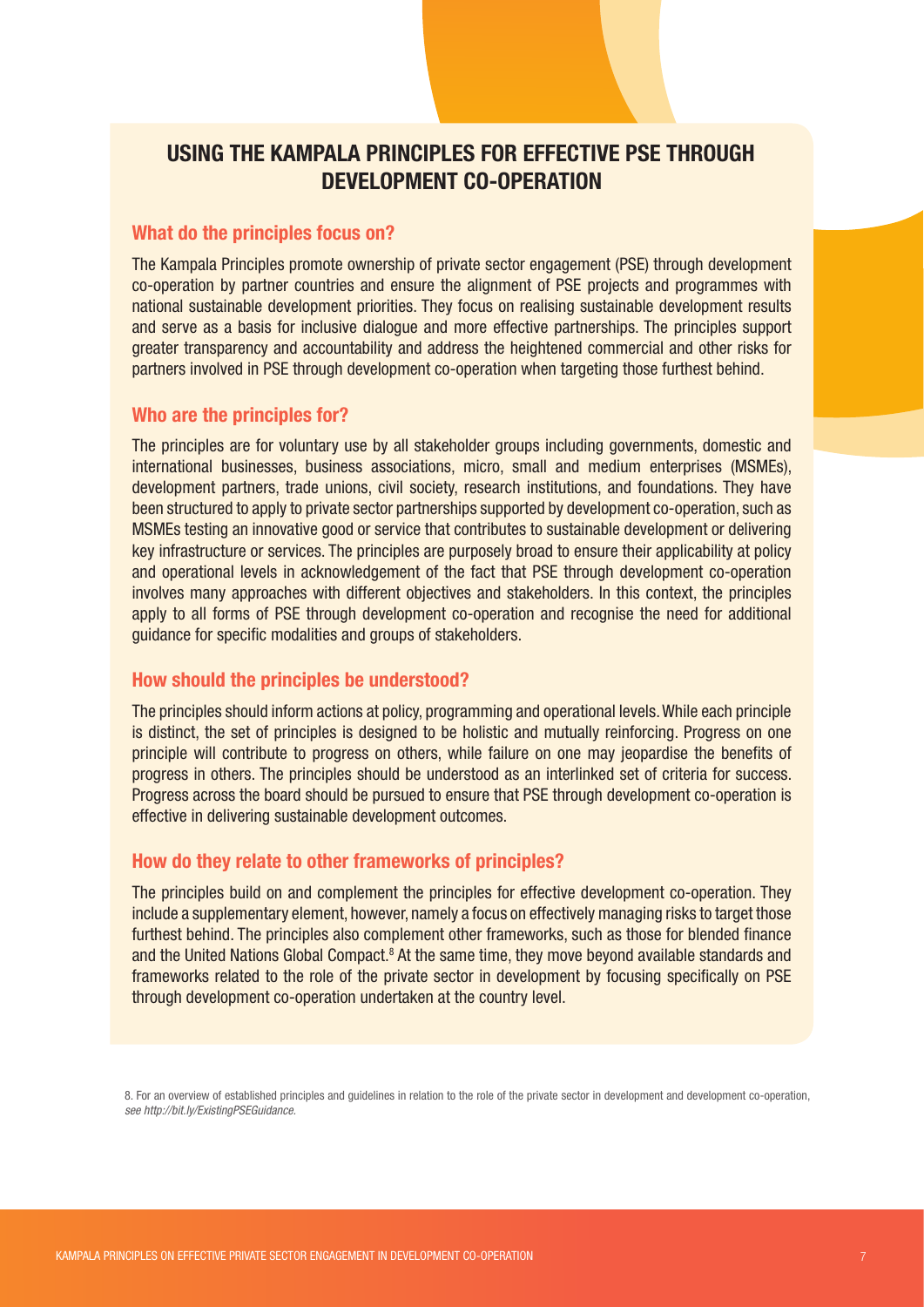## INCLUSIVE COUNTRY OWNERSHIP

*Strengthening co-ordination, alignment and capacity building at the country level* 

overnment leadership, inclusive and co-ordinated processes, and capacity at national and local levels impact the long-term sustainability and effectiveness of private sector engagement (PSE) through development co-operatio and local levels impact the long-term sustainability and effectiveness of private sector support the creation and implementation of policies for PSE through development at country level, facilitate PSE through development co-operation in ways that maximise participation by local businesses and build the capacity of all stakeholders to contribute.

**EXECUTE:** UNIT **CONFIDENTIAL CONFIDENTIAL CONFIDENTIAL CONFIDENTIAL CONFIDENTIAL CONFIDENTIAL CONFIDENTIAL CONFIDENTIAL CONFIDENTIAL CONFIDENTIAL CONFIDENTIAL CONFIDENTIAL CONFIDENTIAL CONFIDENTIAL CONFIDENTIAL CONFIDENT 1.A Define national PSE goals through an inclusive process.** Articulate a policy framework that is explicit about the role expected of the private sector in delivering national and sectoral development priorities in line with the 2030 Agenda and the contributions of PSE through development co-operation, including how success will be measured. Such frameworks should set clear expectations regarding priorities and objectives for PSE through development co-operation at national level, including in key sectors and markets. They should be developed through an inclusive and equitable process that allows for dialogue (including social dialogue) up front with all relevant stakeholders, including those with more limited capacities such as micro, small and medium-sized enterprises (MSMEs).

1.B Align and co-ordinate PSE through development co-operation with national priorities and strategies. Individual projects should be based on agreed objectives that are linked to national development priorities and the 2030 Agenda. Partners should align their efforts with the priorities identified in the plans and policies of national and sub-national governments, as well as through inclusive consultation. Co-ordination within and across stakeholder groups is equally important to ensure synergies among the work of different actors and alignment with national PSE priorities and the Sustainable Development Goals (SDGs).

1.C Invest in capacities for PSE through development co-operation. There is a need for investment in the development of institutional capacities to effectively partner across different stakeholder groups. The development community should also support the efforts of stakeholder groups to strengthen their capacity to engage effectively in PSE through development cooperation. This includes through national and local-level policy making and resource allocation with a particular focus on commonly excluded or difficult to reach groups.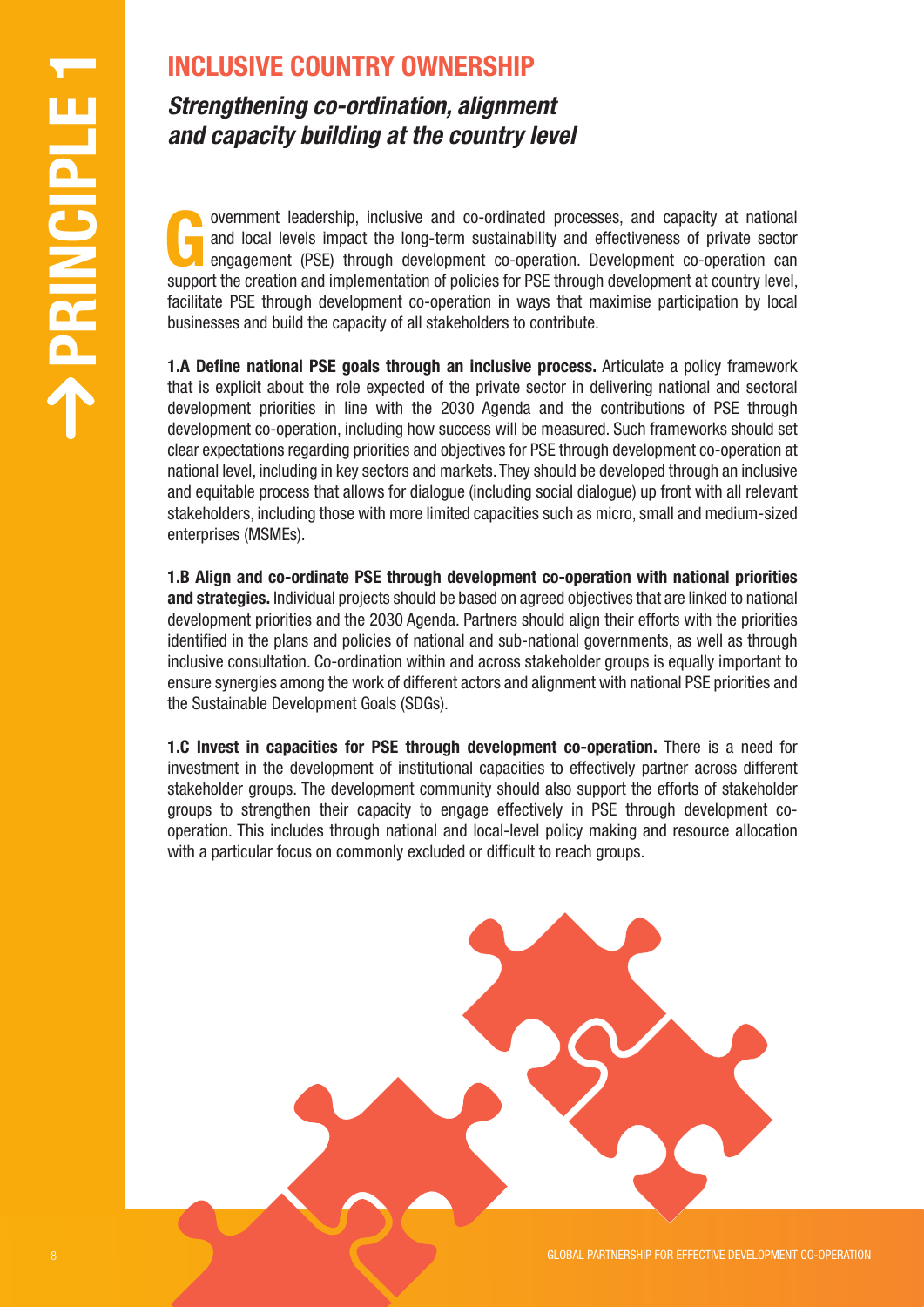### RESULTS AND TARGETED IMPACT

*Realising sustainable development outcomes through mutual benefits*

Private sector engagement (PSE) through development co-operation aims to realise better<br>outcomes for people and the planet through partnerships that harness the mutual benefit<br>from businesses and development stakeholders. outcomes for people and the planet through partnerships that harness the mutual benefit from businesses and development stakeholders. Its effectiveness in achieving significant, sustained and sustainable development impacts depends on maximising clearly identified, welldefined and measurable sustainable development and business outcomes; predicting, avoiding and remedying unintended negative impacts; and ensuring that partnerships recognise and respect the needs and incentives of all partners.

2.A Focus on maximising sustainable development results. At the policy level there is a need to identify key sectors, markets and populations where increased private investment and entrepreneurial activity is needed to support sectoral, national and international sustainable development priorities and efforts to leave no one behind. It is also important to identify situations where PSE through development co-operation can support inclusive dialogue processes and the creation of partnerships involving private sector actors. Partners should identify and prioritise investments and engagement opportunities to maximise results for groups most in need, such as poor rural households and those living in urban poverty, women and young people. Delivering results for these groups will require partnerships with and support for micro, small and mediumsized enterprises (MSMEs), businesses and entrepreneurs in the informal sector, as well as trade unions and other relevant actors.

2.B Ensure sustainable results by aligning core business and development interests. The sustainability of results relies on a high level of commitment among all partners. When working with the private sector, projects and partnerships should be built on appropriate incentives for private participation, upfront consideration for core business practices/cases and agreed exit strategies that ensure ongoing viability after support schemes end. Ensuring compatibility between core business activities and 2030 Agenda objectives contributes to ensuring that efforts are mutually beneficial for all parties and can be sustained beyond the end of the partnership.

RESULTS AND TARGETED IMPACT<br>
Reduced and the state supposed 25% (move) studential development corrections in the main transition of the state of the state of the state of the state of the state of the state of the state o 2.C Engage in partnerships according to agreed international standards. Development partners and governments have an obligation to ensure compliance with safeguards and regulations when working with the private sector or when the private sector is implementing a project on their behalf. These include the International Labour Organisation labour standards, the United Nations Principles on Business and Human Rights, and the OECD guidelines for multinational enterprises. Due diligence processes should include the identification of environmental, social and governance (ESG) risks as part of the partnership development process, with appropriate plans and responsibilities set in place to monitor and address risks over the course of the project life cycle. Partnerships should be founded on an understanding that all partners will follow relevant existing national and international voluntary and legal frameworks, in recognition of the fact that a commitment to high standards contributes to sustainable development results.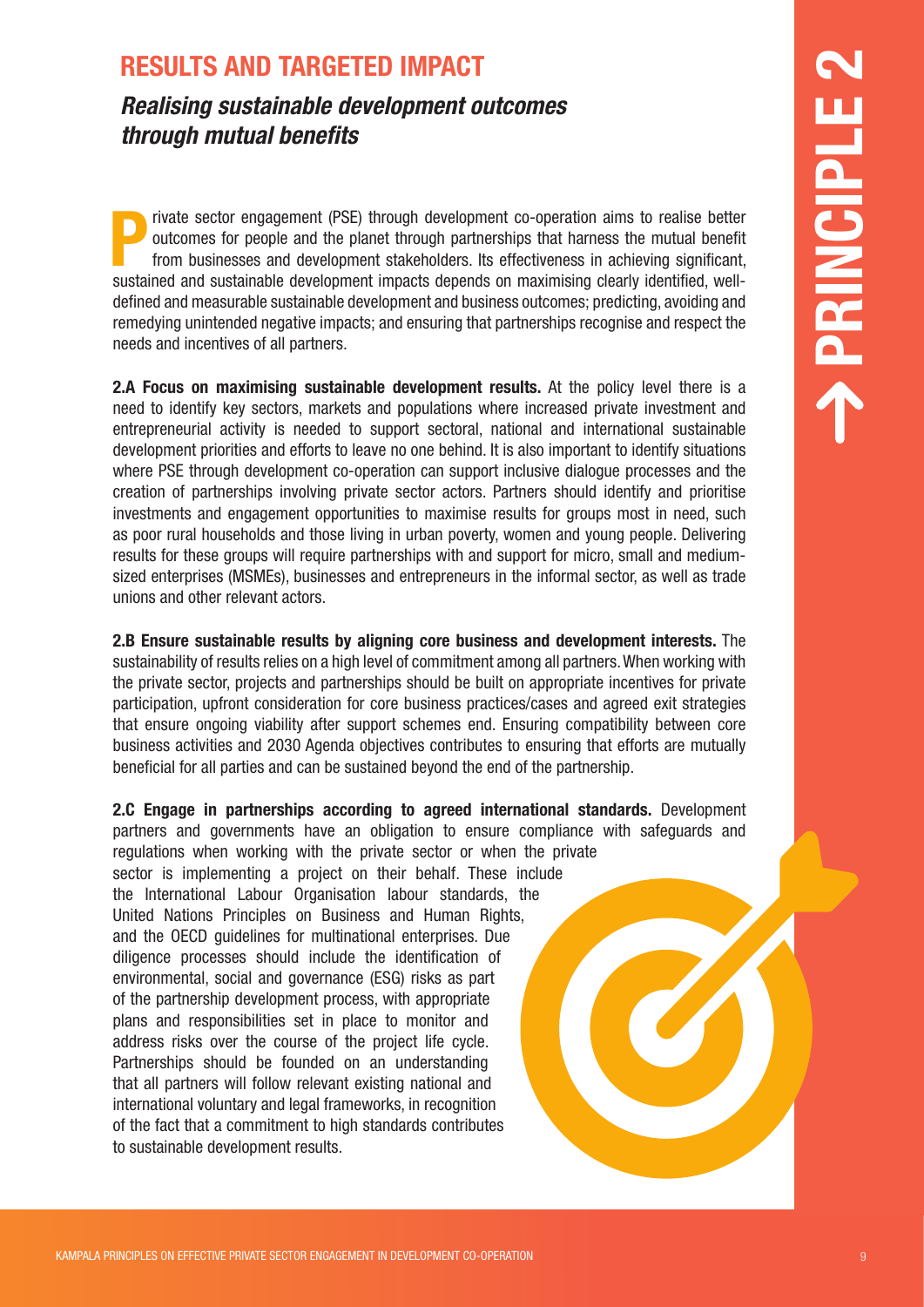## INCLUSIVE PARTNERSHIP

### *Fostering trust through inclusive dialogue and consultation*

10 INCLUSIVE PARTNERSHIP<br>
and constitution the intervention to private social constraints of visitors of a specific state of a specific state of a specific state of a specific state of a specific state of a specific state overnments, parliamentarians, the private sector, business associations, civil society and trade unions all play roles and have valuable contributions to make in the development of a domestic private sector that provides m trade unions all play roles and have valuable contributions to make in the development of and services and goods which improve the lives and livelihoods of those left behind. Private sector engagement (PSE) through development co-operation can use its convening power to foster trust at country level between different stakeholders by promoting processes for regular and ongoing dialogue, as well as targeted consultation in the development of specific partnerships and programmes. It is important that PSE through development co-operation opportunities are inclusive and accessible to a wide range of partners, including smaller businesses at the local level.

3.A Support and participate in inclusive dialogue and consultation. Partners should support institutionalised dialogue on PSE through development co-operation, including social dialogue, building on existing mechanisms – where these exist – to reach agreement on priorities, identify solutions to shared challenges, establish relationships and build partnerships. Such efforts contribute to building trust within and across stakeholder groups. Ensuring inclusivity may also mean supporting stakeholders with more limited capacities to engage in dialogue up front (e.g. local MSMEs, informal sector entrepreneurs and rural producers and traders). Of equal importance is inclusive consultation with local stakeholders to identify needs and respond to concerns at policy and project levels.

3.B Promote inclusive, bottom-up and innovative partnerships and raise awareness of engagement opportunities. For specific partnerships, increase the range of partners involved at community level, including micro, small and medium-sized enterprises (MSMEs), making use of innovative engagement modalities to explore partnership opportunities in the spirit of leaving no one behind. Development partners should promote outreach and awareness raising of partnership opportunities by working with government, civil society, trade unions, academia and private sector stakeholders, including business associations, to promote greater participation by local businesses and other actors in PSE through development co-operation.

**3.C Make partnerships more accessible.** Partnerships should be facilitated through streamlined procedures that make engagement opportunities accessible to a wide range of stakeholders. Such

> processes should recognise that needs and capacities vary across and within stakeholder groups and that many of those with limited abilities and opportunities to engage are often also those most important to delivering the 2030 Agenda. Application procedures and monitoring and evaluation provisions should be established in accordance with different needs and capacities, the scale and scope of partnerships, and attention to transparency, accountability and timeliness.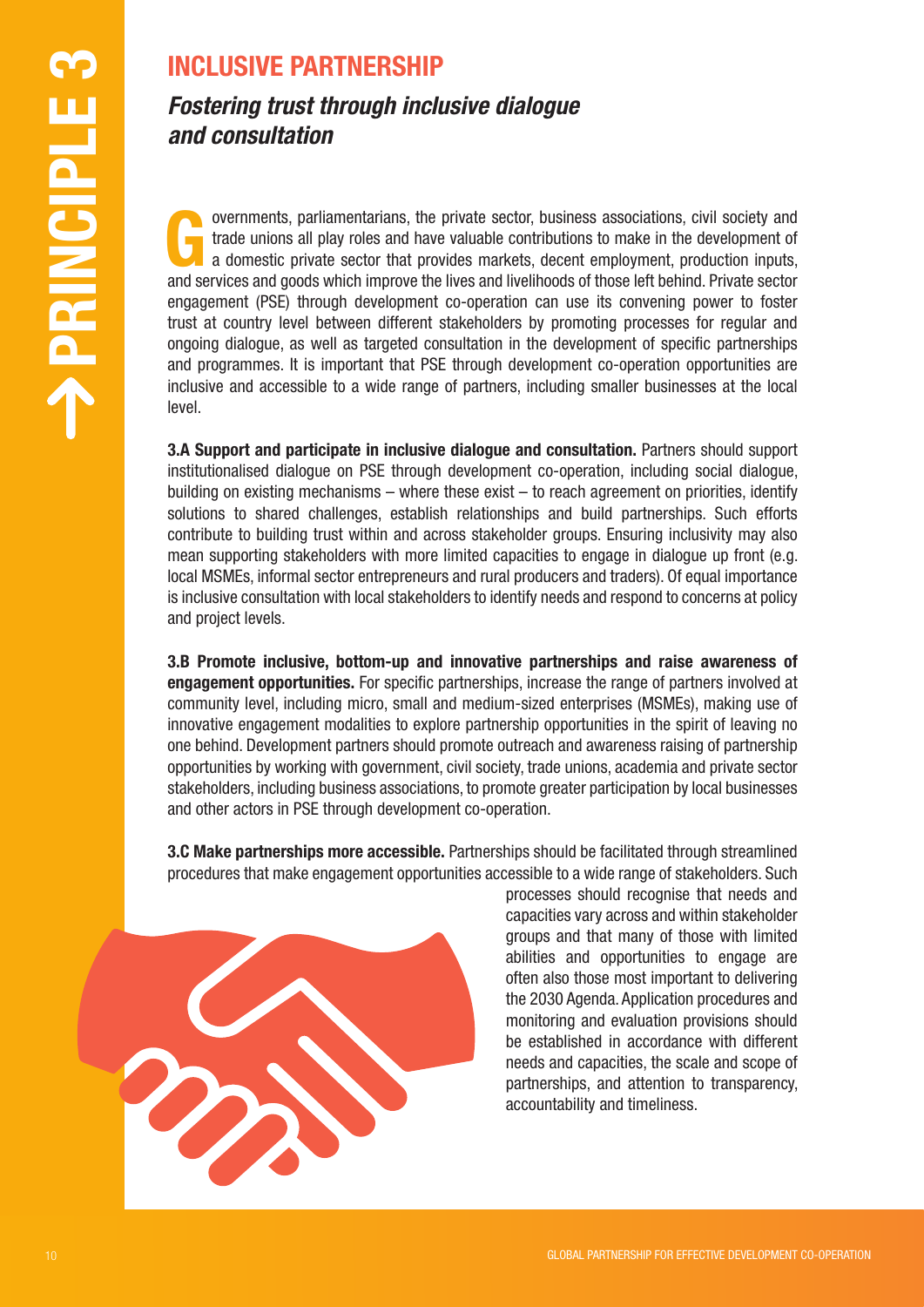## TRANSPARENCY AND ACCOUNTABILITY

*Measuring and disseminating sustainable development results for learning and scaling up of successes*

TRANSPARENT O' AND ACCOUNTABILITY<br>
Measurement and disseminating and starting and starting and starting and starting and starting and starting and starting and starting and starting and starting and starting and starting There is a lack of timely information, evidence and data related to the performance of partnerships with the private sector established to achieve sustainable development, including the 2030 Agenda. Transparency and accoun partnerships with the private sector established to achieve sustainable development, (PSE) through development co-operation needs to be improved through the creation and use of frameworks that identify and measure results in terms of nationally and internationally defined sustainable development targets and business outcomes. Such results frameworks provide a transparent and mutual understanding of what is expected of the partners and what constitutes success for the partnership. They should set out roles and responsibilities for data collection and provisions for information disclosure, the communication of results and independent evaluation. The creation of complaints mechanisms related to the impacts or negative effects of PSE through development co-operation is also important for ensuring accountability.

4.A Measure results. Stakeholders should define and agree on frameworks to measure results for all partners involved. These include sustainable development outcomes and roles and responsibilities for data collection, with due consideration for reporting burdens. This also involves establishing provisions for independent evaluation, as appropriate.

**4.B Disseminate results.** Provide information on the outcomes of partnerships, including through inclusive dialogue, in order to learn, improve transparency and remain accountable to the partners involved, beneficiary communities and citizens at large. Sharing outcomes broadly also plays an important role in scaling and replicating successes.

4.C Ensure accountability. Effective governance mechanisms, good project design and credible commitment are important to sustaining partnerships and ensuring that engaged parties are answerable to the commitments they have made. There is a need to establish and clearly communicate provisions for addressing concerns related to the impacts of partnerships.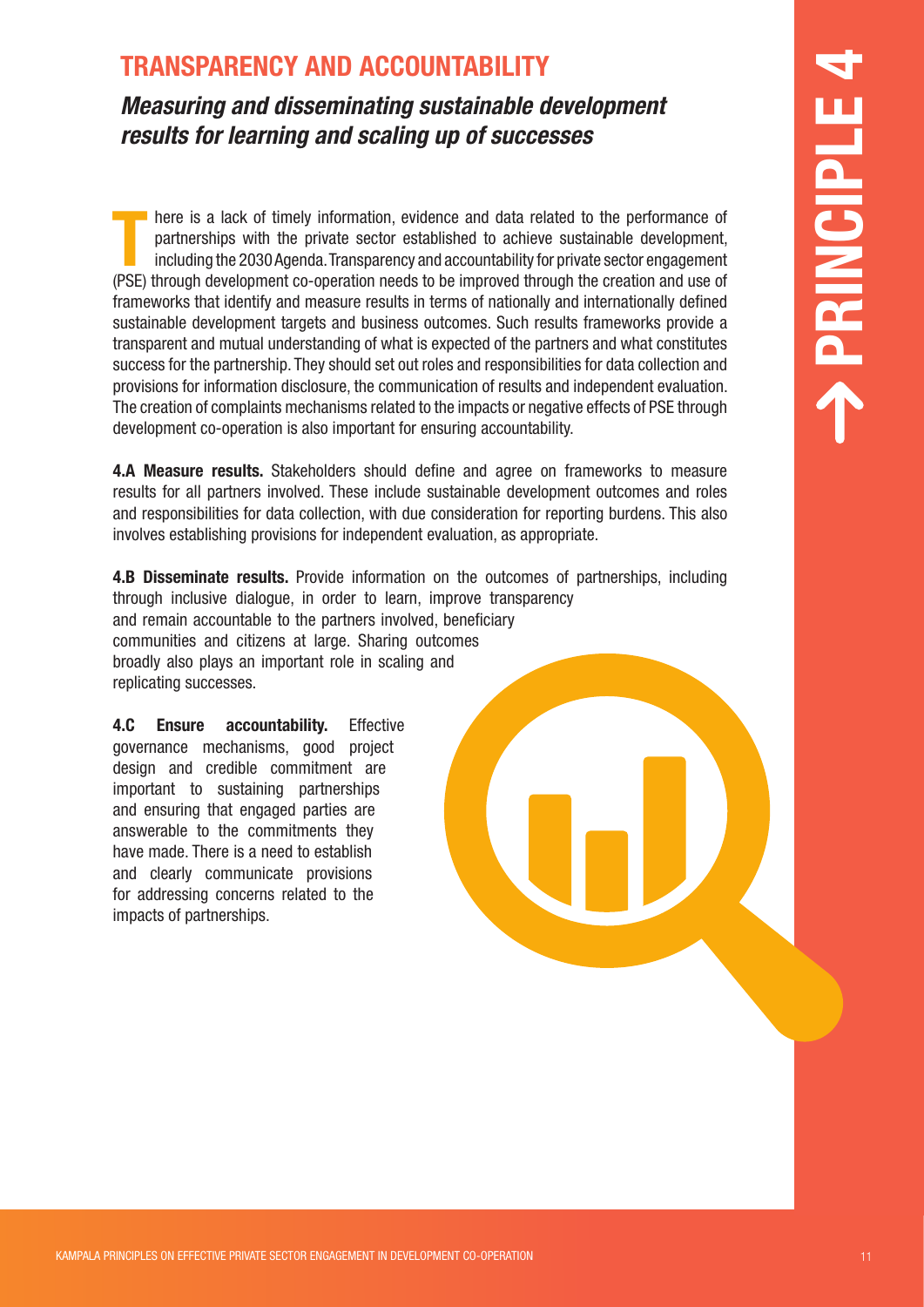## LEAVE NO ONE BEHIND

## *Recognising, sharing and mitigating risks for all partners*

**12 GAVE NO ONE BEHIND**<br> **Exception the stretch shind choose** priceles society organizeror (FSE) receives absorption of the stretch shind choose principles absorption of the stretch shind co-operation by a stretch shind co argeting the furthest behind through private sector engagement (PSE) requires greater risk-taking on the part of all partners involved. It is essential to recognise, share and mitigate such increased risk. This is necessar argeting the furthest behind through private sector engagement (PSE) requires greater risk-taking on the part of all partners involved. It is essential to recognise, share and mitigate such increased risk. This is necessary as diverse actors engage in partnerships, make to sustainable development. This enables PSE through development cooperation to realise its full potential and help achieve progress where it is most urgently needed. This endeavour requires comprehensive and inclusive approaches that involve private investors, governments, civil society and, in particular, the vulnerable citizens and communities concerned that are excluded from competitive markets, employment opportunities and key economic and social services – or actors operating in areas and economic sectors where market failures, poor infrastructure, difficult access and weak governance make both private and public investment costly, difficult and risky. Private investment in these contexts is essential to address income poverty, food security, decent employment, inequality and economic inclusion. To ensure investments in these areas maintain a focus on leaving no one behind, all PSE efforts – from creating new markets and decent employment to providing specific goods and services – require such targeted approaches. As such, PSE through development co-operation must visibly contribute to leveraging additional investments, rather than simply increasing profitability.

5.A Ensure that a private sector solution is the most appropriate way to reach those furthest behind. The use of PSE through development co-operation to reach those furthest behind should be based on an assessment of whether a private sector solution is the most appropriate and sustainable way to realise the desired sustainable development results. Important factors in determining whether PSE through development co-operation is the right approach include the interests and motivations of potential private and public sector partners, the additional value a partnership with the private sector can bring over alternative solutions and the likelihood of realising long-term sustainable development results. In situations where PSE through development co-operation is the best approach, a set of realistic sustainable development objectives that target specific populations or sectors should be established, alongside an associated results framework.

5.B Target specific locations, markets, value chains and investor types that are most likely to have a positive impact on those furthest behind. When undertaking PSE, development co-operation should target contexts where investments in profitable entrepreneurial activity will provide markets, employment, production inputs, services and goods that improve the lives and livelihoods of those furthest behind. Partners should target support accordingly to promote efforts that leave no one behind by reducing risk, incentivising investment and ensuring sustainability.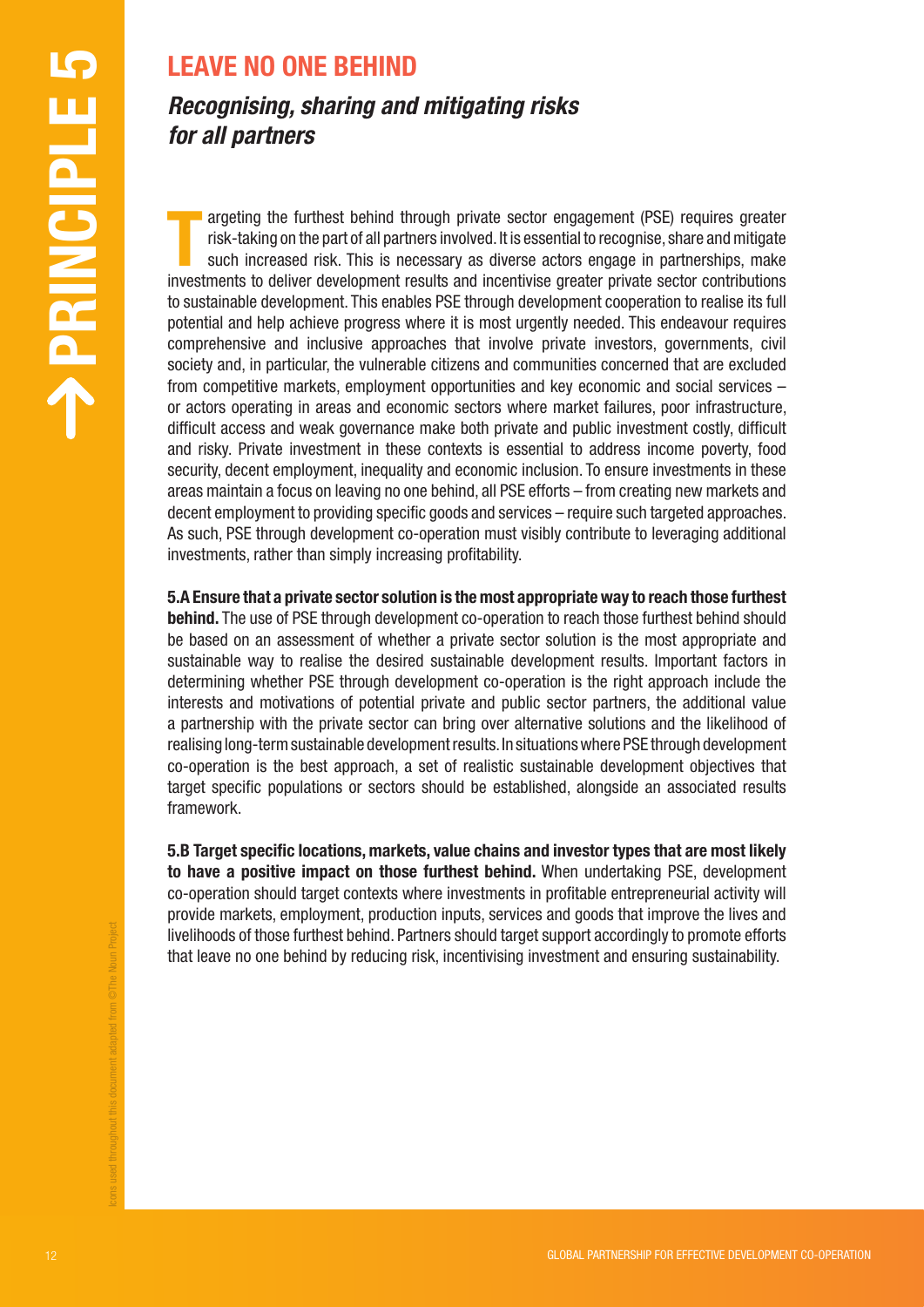5.C Share risks proportionately to incentivise private sector contributions to leaving no one behind. Reaching those left behind can mean promoting partnerships in markets that have higher risks. These perceived risks need to be assessed jointly. Development co-operation can be used strategically to offset risks for the private sector when targeting populations underserved by the market. Considerations about sharing risks should be made in accordance with the scale and scope of the desired sustainable development results and due attention to the proportionality of risk being taken by public and private actors vis-àvis benefits to partners. There should be transparency from the outset regarding the risks undertaken by each partner.

5.D Establish provisions to mitigate and manage risks. Carry out a joint assessment of the potential risks for the beneficiaries of the partnership as part of due diligence. Develop systems to monitor these risks, bringing in appropriate civil society partners as needed and undertaking course correction where necessary.

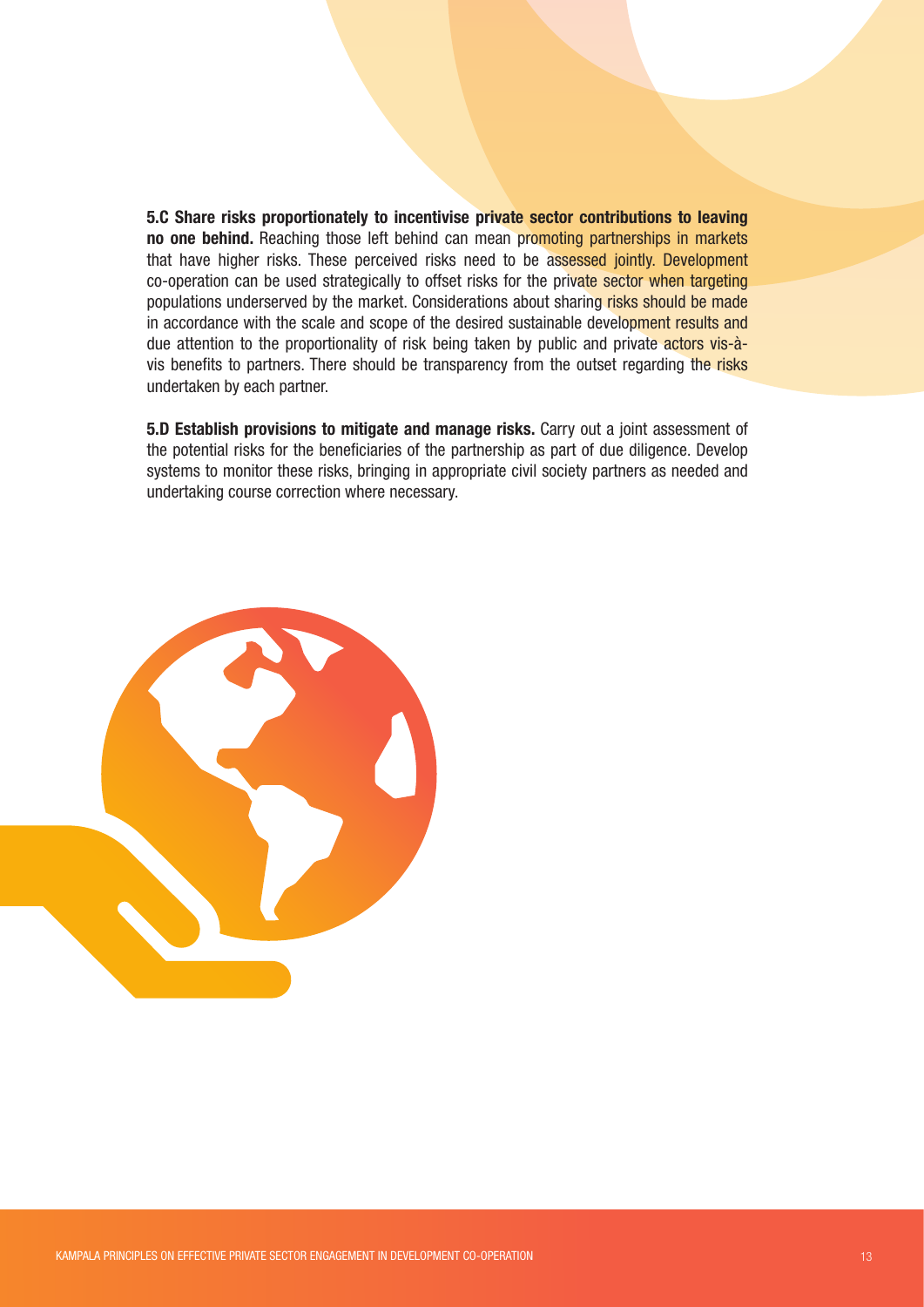# INCLUSIVE CONSULTATIONS AND DIALOGUE



Focus on effective PSE through development co-operation at country level with all partners, based on mapping and gap analysis of 70 global, regional and sectoral PSE platforms

#### Multi-stakeholder policy guidance

Creation of inclusive PSE Working Group and Business Leaders Caucus



Country case studies in Bangladesh, Egypt, El Salvador and Uganda, drawing on extensive literature review, interviews and analysis of 919 PSE projects.



Regular consultations among the PSE Working Group

Guidance from GPEDC Steering Committee



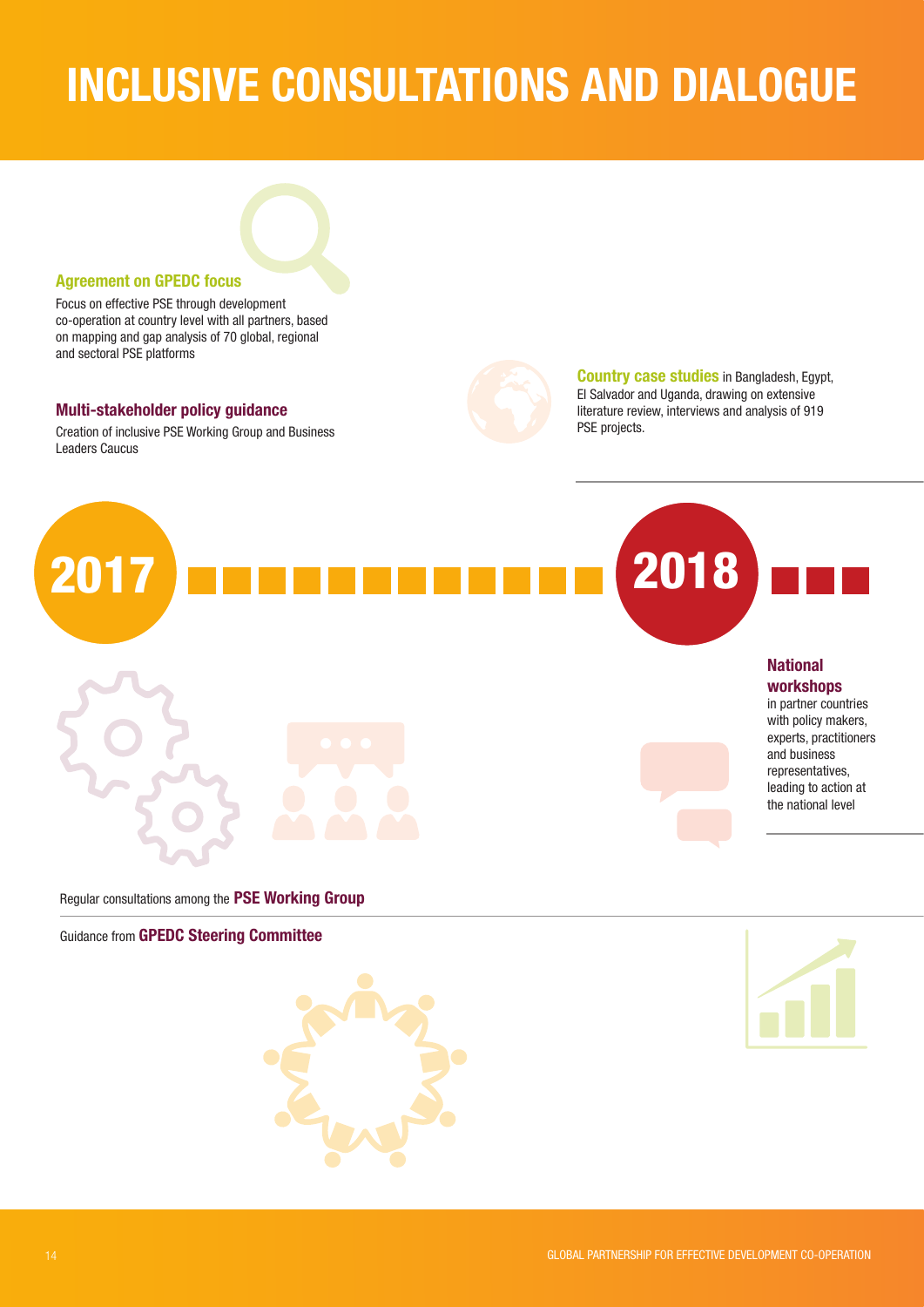# .....TOWARDS THE PSE PRINCIPLES



ANALYSIS

INCLUSIVE CONSULTATION AND DIALOGUE